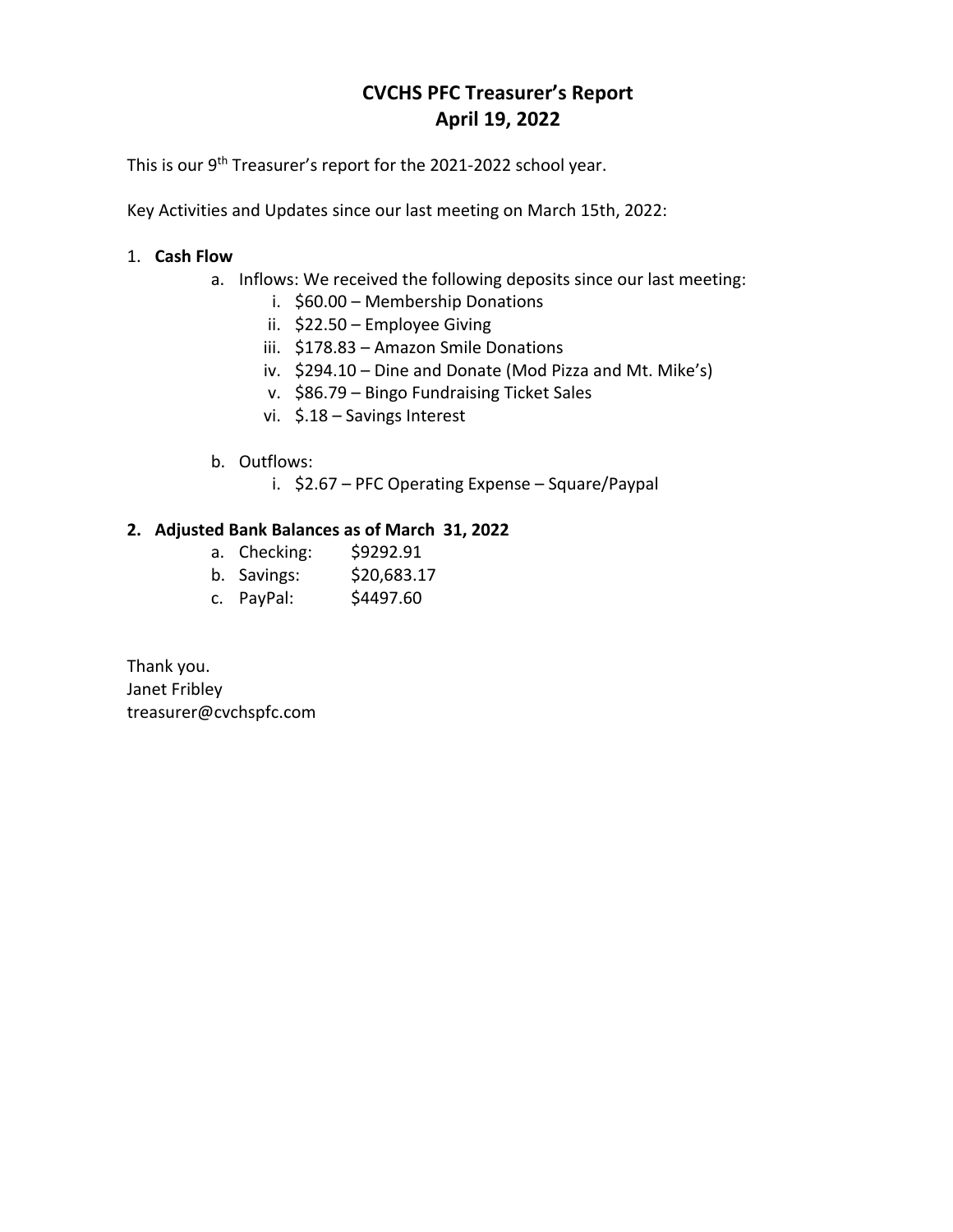|                                |                           |                           |                          | 8/1/2021 through 3/31/2022 |                          |                           |                           |                           |                                   |
|--------------------------------|---------------------------|---------------------------|--------------------------|----------------------------|--------------------------|---------------------------|---------------------------|---------------------------|-----------------------------------|
| 4/9/2022<br>Category           | $8/1/2021$ -<br>8/31/2021 | $9/1/2021$ -<br>9/30/2021 | 10/1/2021-<br>10/31/2021 | 11/1/2021-<br>11/30/2021   | 12/1/2021-<br>12/31/2021 | $1/1/2022$ -<br>1/31/2022 | $2/1/2022$ -<br>2/28/2022 | $3/1/2022$ -<br>3/31/2022 | Page 1<br>OVERALL<br><b>TOTAL</b> |
| <b>INCOME</b>                  |                           |                           |                          |                            |                          |                           |                           |                           |                                   |
| 4010 - Membership Donations    | 460.00                    | 260.00                    | 80.00                    | 60.00                      | 60.00                    | 60.00                     | 60.00                     | 60.00                     | 1,100.00                          |
| 4020 - Employee Giving         | 15.00                     | 15.00                     | 0.00                     | 45.00                      | 0.00                     | 22.50                     | 45.00                     | 22.50                     | 165.00                            |
| 4230 - Amazon Smile Donations  | 140.37                    | 0.00                      | 0.00                     | 126.91                     | 0.00                     | 0.00                      | 0.00                      | 178.83                    | 446.11                            |
| 4312 - Savings Interest Earned | 0.18                      | 0.17                      | 0.18                     | 0.17                       | 0.18                     | 0.18                      | 0.16                      | 0.18                      | 1.40                              |
| 4410 - Dine and Donate         | 0.00                      | 0.00                      | 352.54                   | 0.00                       | 204.05                   | 0.00                      | 0.00                      | 294.10                    | 850.69                            |
| 4420 - Bingo Fundraising       | 0.00                      | 57.66                     | 86.79                    | 0.00                       | 0.00                     | 0.00                      | 0.00                      | 86.79                     | 231.24                            |
| 4430 - Columbia                | 0.00                      | 0.00                      | 0.00                     | 0.00                       | 0.00                     | 0.00                      | 533.04                    | 0.00                      | 533.04                            |
| <b>TOTAL INCOME</b>            | 615.55                    | 332.83                    | 519.51                   | 232.08                     | 264.23                   | 82.68                     | 638.20                    | 642.40                    | 3,327.48                          |
| <b>EXPENSES</b>                |                           |                           |                          |                            |                          |                           |                           |                           |                                   |
| 5010 - PFC Operating Expense   | 11.95                     | 7.63                      | 3.56                     | 2.67                       | 2.67                     | 2.67                      | 2.67                      | 2.67                      | 36.49                             |
| 5020 - PFC Insurance           | 0.00                      | 0.00                      | 0.00                     | 580.00                     | 0.00                     | 0.00                      | 0.00                      | 0.00                      | 580.00                            |
| 5060 - PFC Tax Prep and Fees   | 0.00                      | 0.00                      | $-10.00$                 | 0.00                       | 0.00                     | 0.00                      | 0.00                      | 0.00                      | $-10.00$                          |
| 5420 - Bingo Refund            | 0.00                      | 0.00                      | 144.45                   | 0.00                       | 0.00                     | 0.00                      | 0.00                      | 0.00                      | 144.45                            |
| 6120 - Staff Support           | 252.45                    | 0.00                      | 0.00                     | 0.00                       | 0.00                     | 0.00                      | 0.00                      | 0.00                      | 252.45                            |
| 7270 - Senior Activities       | 0.00                      | 100.00                    | 0.00                     | 0.00                       | 0.00                     | 0.00                      | 0.00                      | 0.00                      | 100.00                            |
| <b>TOTAL EXPENSES</b>          | 264.40                    | 107.63                    | 138.01                   | 582.67                     | 2.67                     | 2.67                      | 2.67                      | 2.67                      | 1,103.39                          |
| <b>OVERALL TOTAL</b>           | 351.15                    | 225.20                    | 381.50                   | $-350.59$                  | 261.56                   | 80.01                     | 635.53                    | 639.73                    | 2,224.09                          |

CVCHS PFC Cash Flow